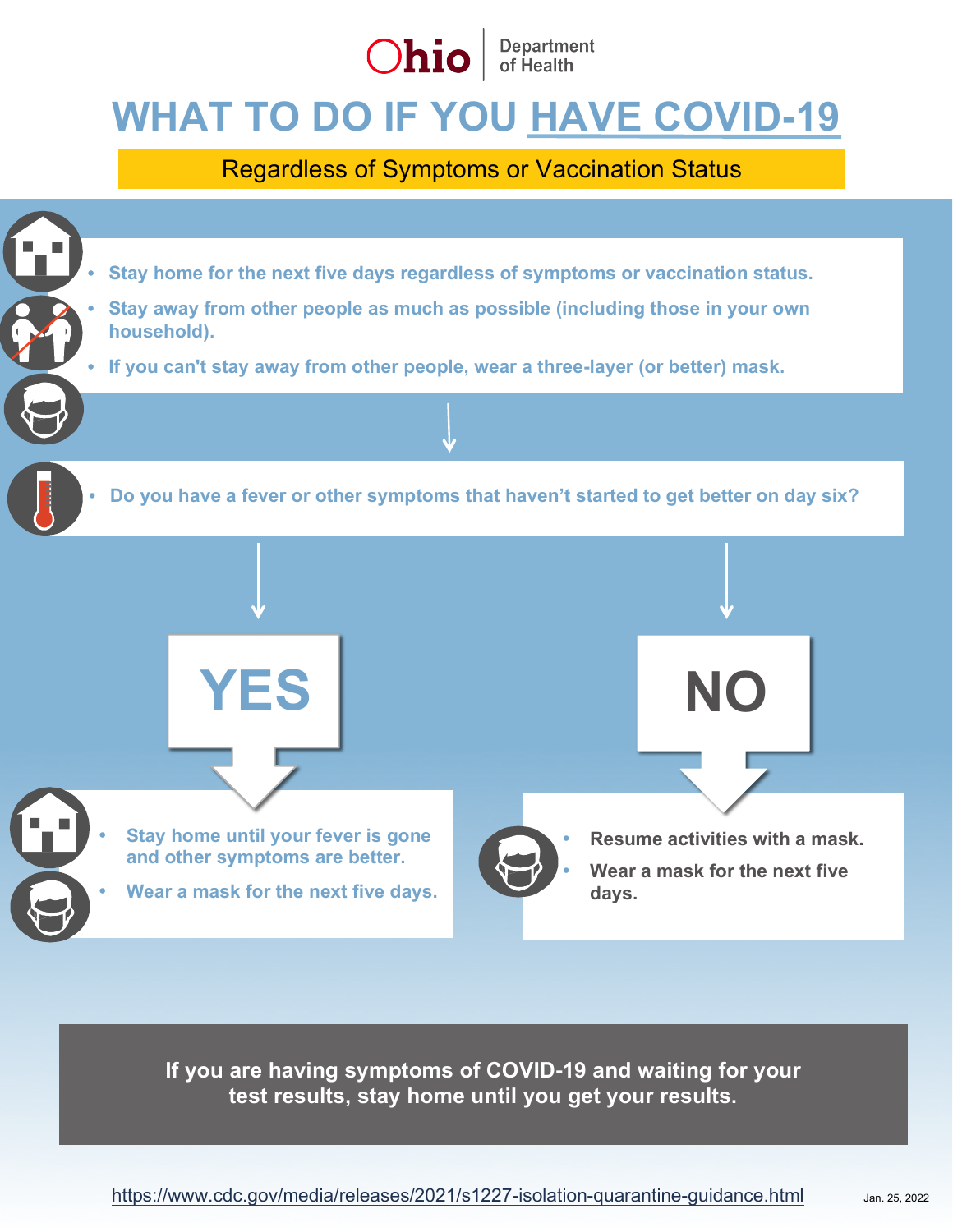

## **WHAT TO DO IF YOU WERE EXPOSED TO SOMEONE WHO HAS COVID-19\*\***

And Your COVID-19 Vaccines **Are** Up to Date